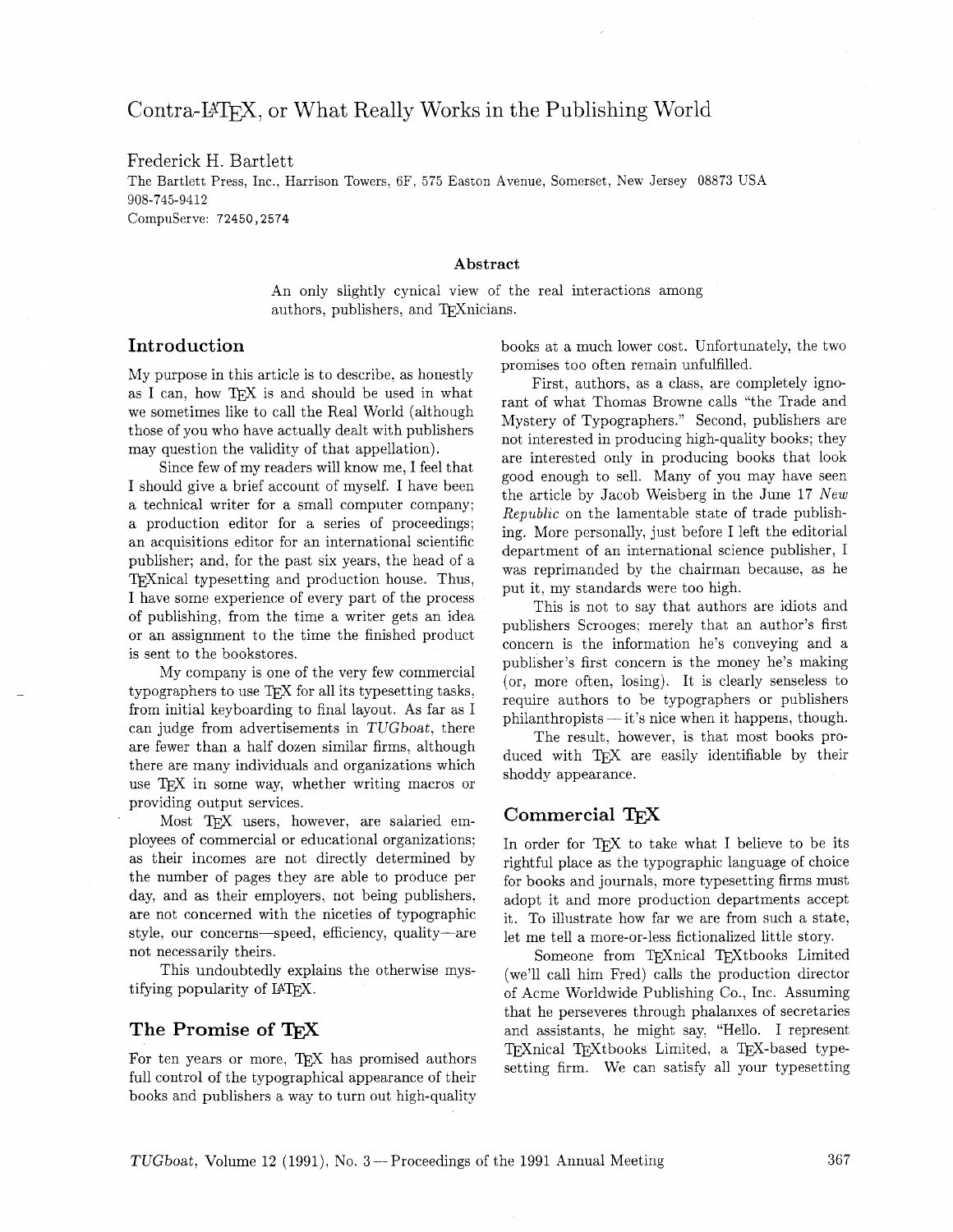needs, especially if you get books in electronic form prepared using TEX."

Now, the production director (we'll call her Ms. Constant Tradition) will say one of four things: (1) "We are perfectly happy with all our current vendors" (this is the usual response), (2) "We prefer not to use desktop publishing firms," (3) "We don't publish technical books," or (4) "We don't use cottage industry-type vendors."

Assuming that he got one of the latter three responses. Fred will try (usually in vain) to convince Ms. Tradition that (a)  $TFX$  is not "desktop" publishing," (b) TEX can typeset anything, and (c) the "technological cottage" approach will save her money.

Now, why is Fred having such trouble? We will charitably discount the possibility that he is a lousy salesman. The primary reason is that most publishers' experiences with electronic publishing have been unhappy ones. If you have a trained eye, you can go into any bookstore and determine which books were typeset using DTP softwarethey're the ones whose appearance ranges from loathsome to just barely good enough to get by. Even most TEX-set books do not measure up to any but the most minimal of standards. Therefore, production directors don't want to use electronic production techniques unless they absolutely have to, as when they're constrained by the budget or by the contract the editorial department signed with the author (which they will resent like blazes).

If Fred is lucky, he'll be able to send Ms. Tradition a sample book typeset with TFX. Perhaps he can even send her two books, say, a novel and a mathematical monograph, just to show  $T \n F X$ 's range. But even this may not convince her to hire him.

For production departments have an unreasonable prejudice against small shops (and most current  $TFX$  — and, it must be confessed,  $DTP$  shops are small). Publishers routinely use one-man shops (called freelancers) to do design, copy editing. and proofreading, but somehow typesetting must be done by large firms with hundreds of employees, huge overheads, and high prices. This problem is, of course, beyond the scope of this paper, but I hope to warn budding entrepreneurs of the problems they're headed for.

Even assuming that Ms. Tradition has been impressed by Fred's presentation thus far, she's unlikely to send him a manuscript to set; instead. he'll get a set of author's disks. Fred will then have the unenviable task of explaining why typesetting

from disks saves 10 to 50%, instead of 50 to 90%, of the cost of typesetting from paper.

There are many reasons for this, but they all boil down to one: the author.

# **mnical Difficulties**

It is an ancient joke among editors that their job would be a real pleasure if it weren't for authors. It is this attitude that explains why authors find themselves completely shut out of the decisionmaking process once the contract is signed and the book is delivered into the publisher's hands.

It may be that widespread use of electronic document preparation technologies like TFX may change this attitude, but it is unlikely, since authors have more important things to do than learn the language, techniques, and requirements of fine typography.

For reasons completely opaque to the present writer, IATEX is the TEX tool of choice for half or more of all writers who use TEX. Why in the world, to borrow Dr. Lamport's metaphor, would someone voluntarily exchange a high-performance racing car for a beat-up old family sedan?

Thus, in order to undo what might be called IATEX's sedanification of TEX and create a professional product, the macro writer must spend much more time (and therefore money) than a publisher is likely to consider appropriate. For IATFX imposes several severe penalties upon its users.

First, a IATEX file will be 10% or more larger than an identical **plain. tex** file. Keyboard macros are, at best, only a partial solution, and, in any case, cannot be standardized among keyboarders who each use their own favorite word processor or text editor for data entry.

Second, it takes longer to run IAT<sub>F</sub>X, both on each part of a book and, most importantly, on the intire book, especially since **I**AT<sub>E</sub>X assumes that one will process an entire book at a time. Even when one uses an extremely fast computer (we use a 25-MHz 486 machine which can process a  $27 \times 42$ pica page of **plain.tex** in under a quarter of a second), this is a tremendous handicap at the final stages of a job when one is trying to find and set the best page breaks in accordance with the publisher's style. The only solution I have found is to run I<sup>4</sup>TEX on the entire book twice, save the .aux file, divide the job into several parts, and **\input** the aux file at the beginning of every part of the job. Once all the page breaks are set, we then run I4T<sub>E</sub>X twice more on the entire book, hoping that any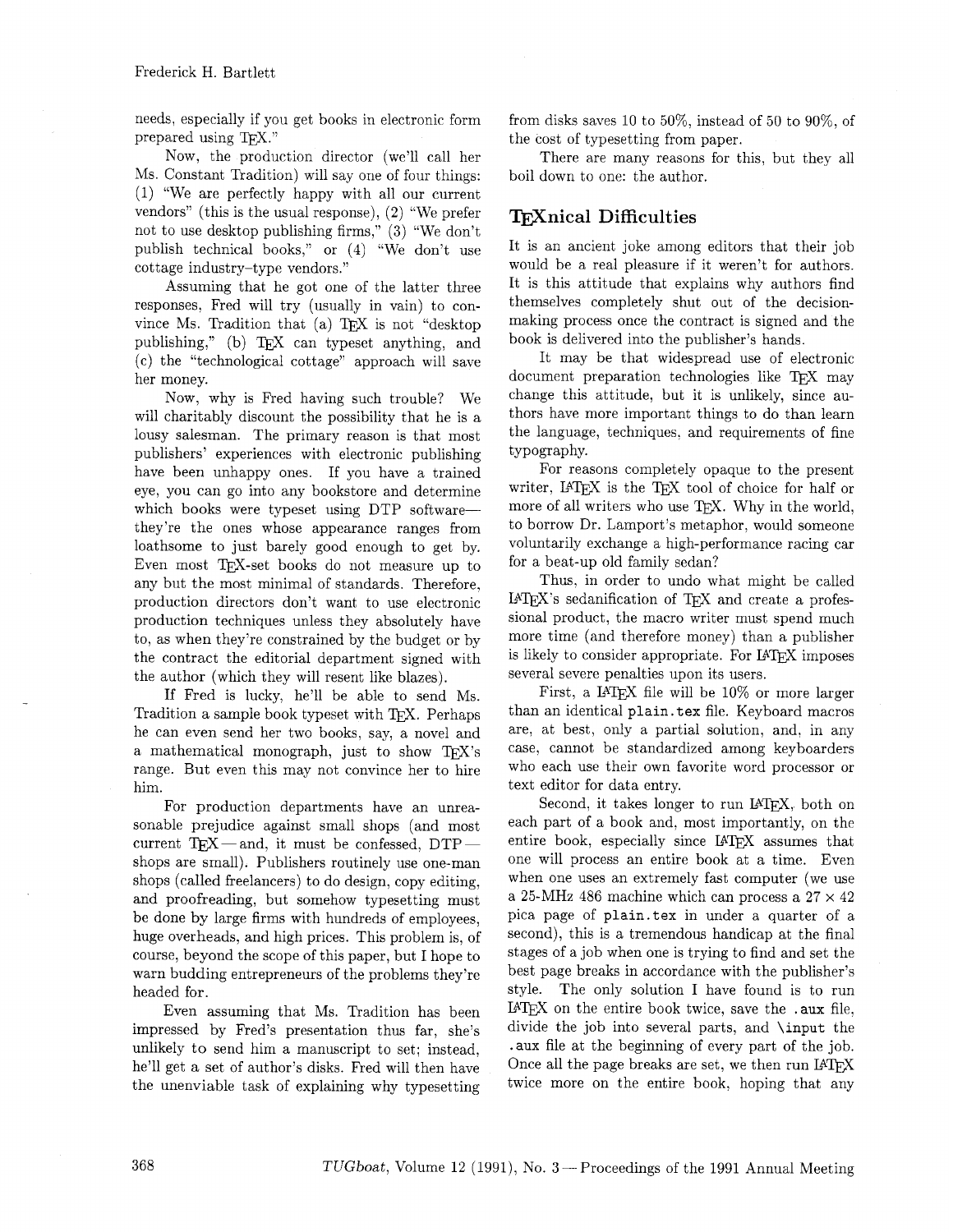changes in cross-referencing will not affect the page breaks.

Third, inputting corrections. both from the copy editor and from the author and editor, becomes much more difficult. When we set a manuscript using plain.tex. we enter the equation numbers as numbers, so that. when we have to add a minus sign to equation 9.34.2, we can search for that equation number. find it quickly, and make the change. If we have a IATFX file to contend with, we must either know the author's \label (an unlikely possibility) or search for some unique combination of words or mathematical symbols, such as  $\root n \of{-\lambda}, a penalty of 15$ keystrokes and a bit of thought. Thought is very time-consuming, and therefore, as all production editors know, typesetters have always sought to do as little of it as possible.

Fourth, implementing the publisher's style is much more difficult to do on top of IATFX than plain.tex. Recently, for example, I received a call from one of a client's authors asking me how to change the length of a page in LAT<sub>F</sub>X. He had been trying various machinations with no success for about a week. Once I received his files. I solved his problem in something under a minute. However, I have never received such a basic query from any author using plain. tex.

I have wasted so much (unbillable!) time trying to make IATEX behave that I finally decided to convert whatever IAT<sub>F</sub>X projects I get to plain. tex, a process that takes less than an hour, and then write a plain. tex macro package. This has the additional advantage of enabling us to use our own output routine instead of IATFX's, so that we can be sure of placing the vast majority of the floating insertions properly the first time through.

I usually keep the few IAT<sub>EX</sub> macros I have found to be both an improvement over plain.tex and impossible to convert: the array and tabular environments.

This is not to say that one cannot produce good-looking books with IATFX, only that it will take longer and cost more. Truth to tell, however, the only IATEX book I've seen that looked decent is Introduction to Algorithms, which was published by the MIT Press and McGraw-Hill. Amy Hendrickson provided the IATEX macros. It should be said, however, that the MIT Press's style makes life much easier for the TEXnician and layout person, as it uses ragged bottoms.

If IATEX is such a mess, you may ask, why would anyone, even an author, use it? The usual reasons given are ease of use and standardization. But both are illusory. IATEX is no easier, and in some ways more difficult, to use than a special-purpose set of even moderately well-designed plain. tex macros. And standardization is not helpful unless every format in which a given file is to appear is the same width. (If the widths are different, or if there's a change of point size, all wide alignments and displays will have to be altered manually anyway; this is a far more time-consuming task than \letting a few macros to some other definitions.)

# **What Is to Be Done?**

The easiest way to keep costs down and ensure that production will move as quickly as possible is simply to use  $plan$ . tex instead of  $IATFX$ .

However, authors who use plain.tex arereturning to the famous Lamport analogy for a mo $ment$  -often discovered to be truck drivers merely masquerading as sports car enthusiasts. One of my favorite masqueraders was the author who used his own definition of \sect ion for every level of head from chapter openings to subsubsubheads. Others will begin paragraphs in display math mode or end display math mode with two carriage returns and a \noindent. However, even a novice TEX user can produce perfectly acceptable files if he keeps a few simple rules in mind.

Of course, it could be said that I am arguing against my own best interests. So long as authors use IAT<sub>F</sub>X and misuse plain.tex, there will be a need for TEX wizards to create silk purses out of sow's ears, and I can always charge more for working from IATEX than from plain.tex. But I have a Puritan objection to redoing what should have been done right the first time, even if I am being paid for it.

The first rule is to avoid using TFX primitives, especially those which control spacing (\kern, \vskip, \hskip), but always call them from macros (like plain. tex's \bigskip etc.). \vfill, \eject, \break. etc., should also be avoided, as should explicit font calls in headings.

It is really not too much to say that the only pIace an author should use plain or primitive control sequences is in math mode, for the real power of **TFX** consists in this: that all things are susceptible of change.

The second rule is to use a macro for every typographical or logical entity in your work. Examples are \section, \subsect, \list, \example, and \theorem. You need not define them, except as, say,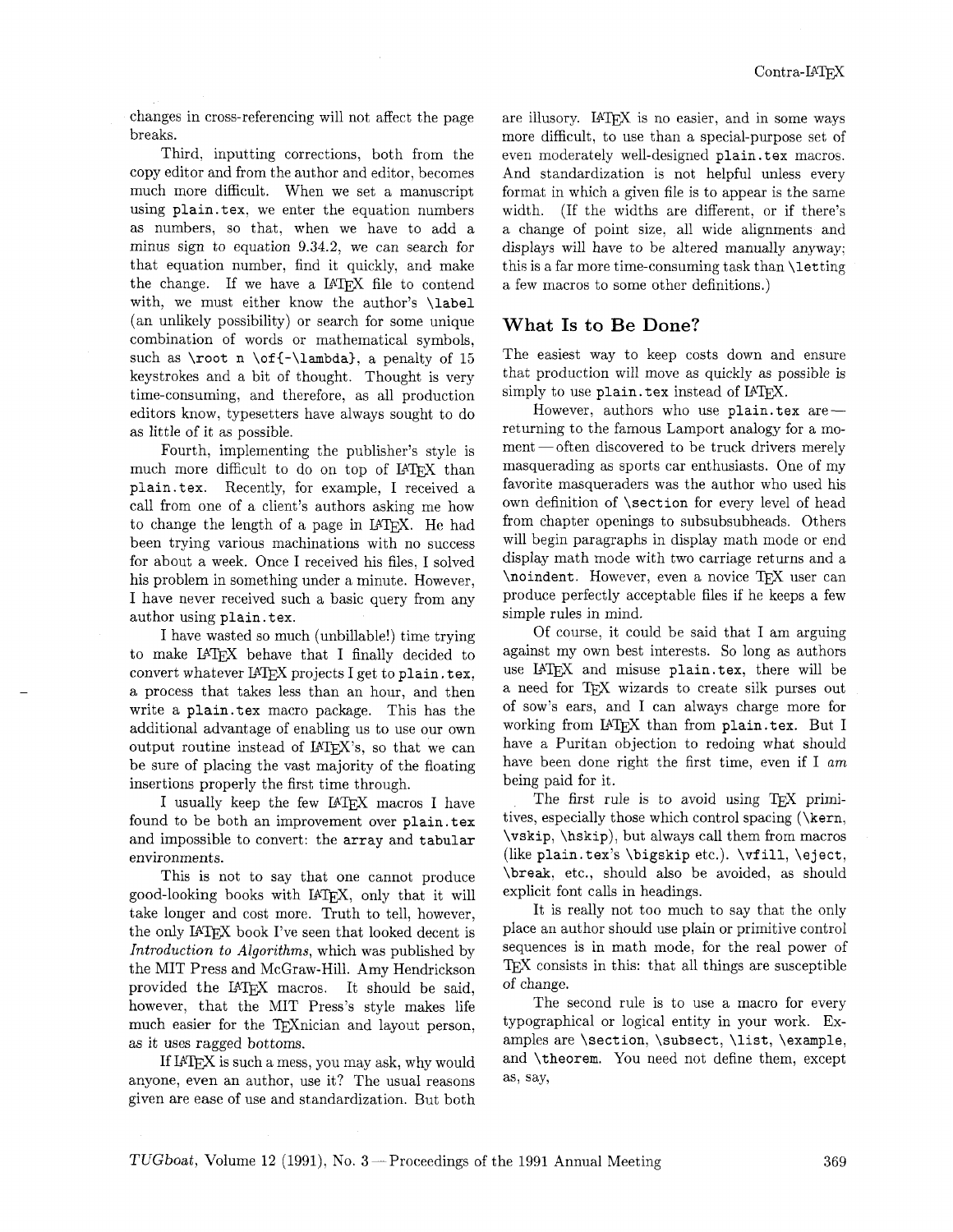```
\newcount\sectcnt
\def\section#1{\par\global\advance
 \sectcnt\@ne \the\sectcnt. #1\par}
```
or

\def\section#1#2{\par#1. #2\par}

or even

#### **\let\section\relax**

What about cross-referencing, you may ask. MW's cross-referencing system is, perhaps, the feature of IATFX that authors like best, even if it does pose problems for those who have to deal with the file after the author is finished. But cross-referencing is not difficult; the only advanced 5Ynique one needs to know is the **\csname** . . . **\endcsname** primitive.

Those who are not yet convinced that IATFX is so awful may wish to emulate a set of macros I once wrote to allow for automatic numbering and cross-referencing. I added one small, but important, function: the characters used as the label appeared n the margin on the proof copies. This could be added to IATEX easily enough, but no one seems to have thought of it, as it is universally assumed that only the author is going to have anything to do with the creation of the document.

In the best of all possible worlds, the publisher would arrange for a TFX consultant to write macros for the author as he writes his book. Given the way the publishing business works  $-$  especially given the traditional hostility between publishers' editorial and production departments - this is unlikely in the extreme, although it would provide publishers with the savings they have always expected from electronic production.

Speaking of money, authors should know that traditional typesetting costs anywhere from \$8 to \$50 per page, depending on the size of the page, the complexity of the material, and the complexity of the design. If an author does all or most of the work himself, he should ensure that the publisher either pays him a fair price or lowers the asking price of the finished product.

Not that he is likely to have much luck. The rule is, "whatever the market will bear," and so long as most purchasers of professional books pay for them with someone else's money, there will not be much pressure on publishers to lower prices. But there's always some - one of my former employers has become notorious recently for both the enormous amounts he charges for his books and journals and his penchant for suing anyone who criticizes his pricing policies.

## **Post conference Postscript**

**Introduction.** In my preprint, I discussed several books from the standpoint of a critical typographer; as such a discussion has no merit if the readers have no access to the books, I shall here make some general observations about current typographic practices and a few responses to concerns raised by other speakers at the conference.

**Typography Today.** Of the fourteen books I took to the conference for discussion, four were traditionally set, two were set with DTP programs, six were set with TEX at The Bartlett Press, and two were set with TEX by others.

When one looks at traditionally composed books, one notices that the line breaks are often not as good as TFX would produce and that several refinements which used to be taken for granted are now lost. There is one exceptional publisher which still produces extremely high-quality books: The Folio Society. The Society is a subscription publisher devoted to the art of fine bookmaking; anyone confused by prattle about "quality" is urged to examine some of their books.

The refinements I alluded to above include such things as avoidance of widows and orphans, avoidance of recto-to-verso hyphenation, alignment of pages (partly the printer's problem), and alignment of accents over letters.

Books produced by desktop publishing programs typically have lousy layouts (extremely variable space around figures and tables, ragged bottoms, insufficient number of lines below a head), ugly fonts, and an unnecessary, distracting, and ugly proliferation of design elements.

The Bartlett Press's books are, in general, pretty good. The major difficulty we have had is in using non-Computer Modern fonts in mathematics; often the kerning is not ideal. It is, however, quite good enough for most purposes and compares well with the kerning of other math setting systems. Books we have set with little or no math are, for all practical purposes, perfect.

I should confess that. overcome by a spirit of honesty, I brought the first book we ever did, which was produced while we were first learning  $T_{\rm F}X$ —it had many of the problems I attribute above to traditionally composition methods. Of course, we did learn better. It also proves that someone knowledgeable in typography can get decent results with TFX, even though someone trained in TFX may produce something typographically awful.